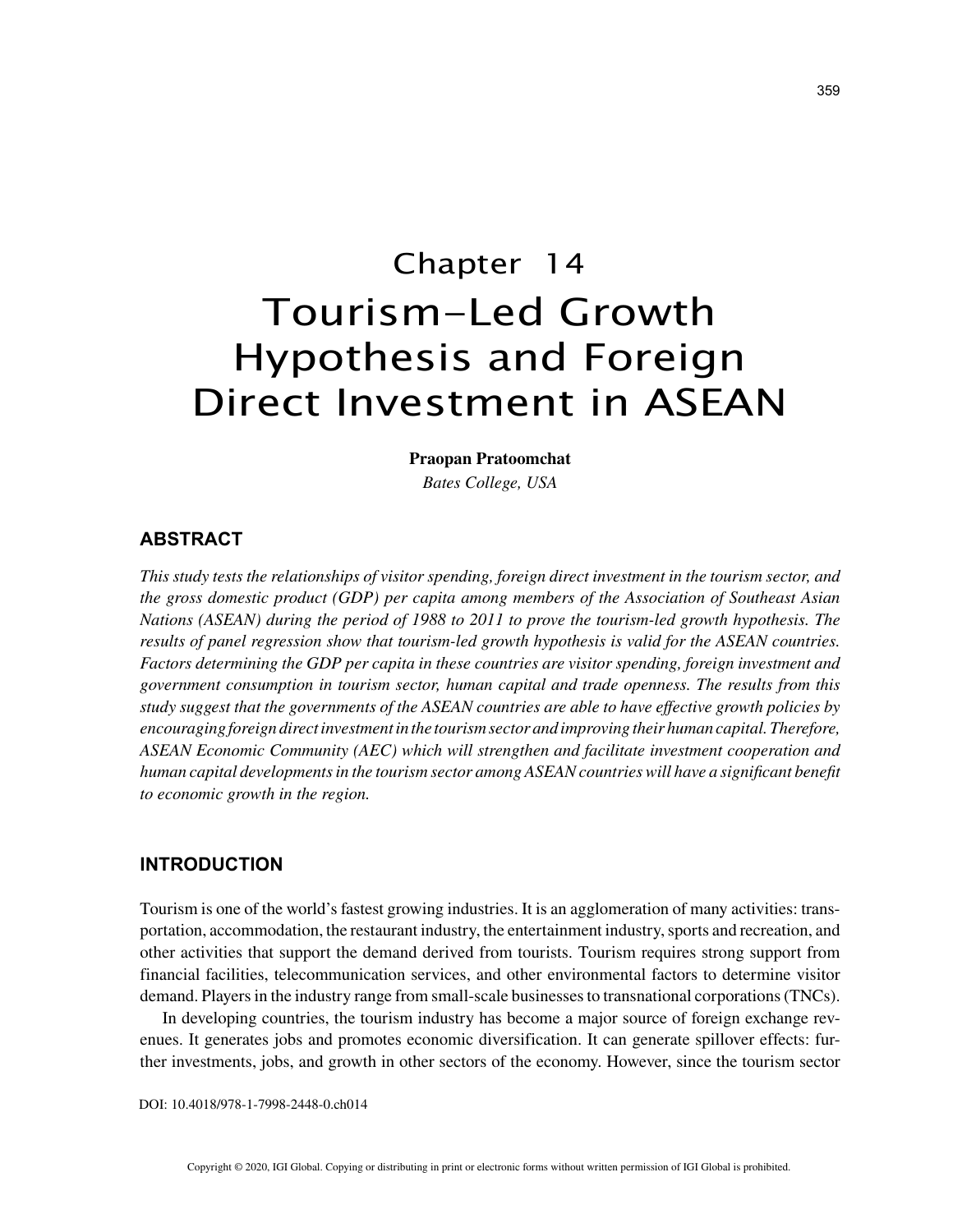depends largely on the demand of foreign visitors, it is sensitive to external shocks, whether economic, environmental, or political. Wages in the tourism sector are considered relatively low, and jobs in this sector are considered labor intensive. The tourism sector is sometimes called a pro-poor industry. It can be associated with criminal activities such as sex tourism. With all the positive and negative effects, a country has to carefully consider the net benefits before making a decision to support the expansion of tourism. A fine balance needs to be maintained in order for developing countries to capture the benefits of this growing economic activity at minimum or sustainable costs (UNCTAD, 2007).

By 2015, Association of Southeast Asian Nations (ASEAN) aim to establish the ASEAN Economic Community (AEC), a security, economic and socio-cultural community of over 600 million people which will account for nearly 5% of world GDP (World Economic Forum, 2012). The Southeast Asian region endowment for tourism includes a wealth of cultural heritage and nature. It possesses a long tradition of tourism and locates in the heart of Asia. They have been joining forces to address travel and tourism–related issues, which greatly benefit from regional cooperation, such as promotion and marketing, connectivity, environment protection, visa policies and mobility, and sector liberalization. The ASEAN member have reached agreements on several aspects. If the AEC makes ASEAN members a stronger connection through market liberalization and factor of production flows, there are a significant opportunity for travel and tourism sector to grow from both inside and outside the region.

Because most countries in Southeast Asia are in the developing country group, there are some gap of investment and saving represented by problems of infrastructure and financial resources. Domestic capital is not sufficient to facilitate a growing sector such as tourism. Also there is little recent literature on FDI and tourism in developing countries, particularly from the empirical perspective (UNCTAD, 2007) and little evidence of either mapping of FDI in the tourism industry or the economic impact of FDI in the tourism industry. The impact of FDI varies according to the specific country and the historical context. UNCTAD (2007) finds that the impact depends upon the host country's level of economic and human development, including the extent to which it can leverage the presence of TNCs to foster domestic enterprise. This ability is related to host countries' absorptive and productive capacities. Another factor influencing the impact of FDI is the motivation and corporate strategy. The main questions in this study are whether FDI in the tourism sector strongly contributes to economic growth in the country, what are directions of causality among FDI in tourism sector, tourist spending, human capital index, exchange rate, trade openness, government consumption in tourism sector and economic growth in the country and is the tourism-led growth hypothesis valid in Southeast Asia.

This paper evaluates the causality and long-run relationship of international tourist spending, FDI in tourism industry, and economic growth in ASEAN countries using the panel co-integration approach and causality test then proves the tourism-led growth hypothesis using FDI as one of the main variables. The study estimates the relationship among expansion in the tourism sector (visitor spending), FDI in tourism industry, and the GDP per capita in the case of members of the Association of Southeast Asian Nations (ASEAN) during 1988-2011. The method used in the study is ordinary least square analysis. The results show that the FDI in the tourism industry has a significant role in the GDP per capita in the Southeast Asian region. Other factors determining the GDP per capita in these countries are human capital, trade openness, and government consumption per output. The results from this study confirm the tourism-led growth hypothesis and indicate that the governments of ASEAN countries are able to have an effective growth policy through the tourism sector using the promotion of tourism FDI.